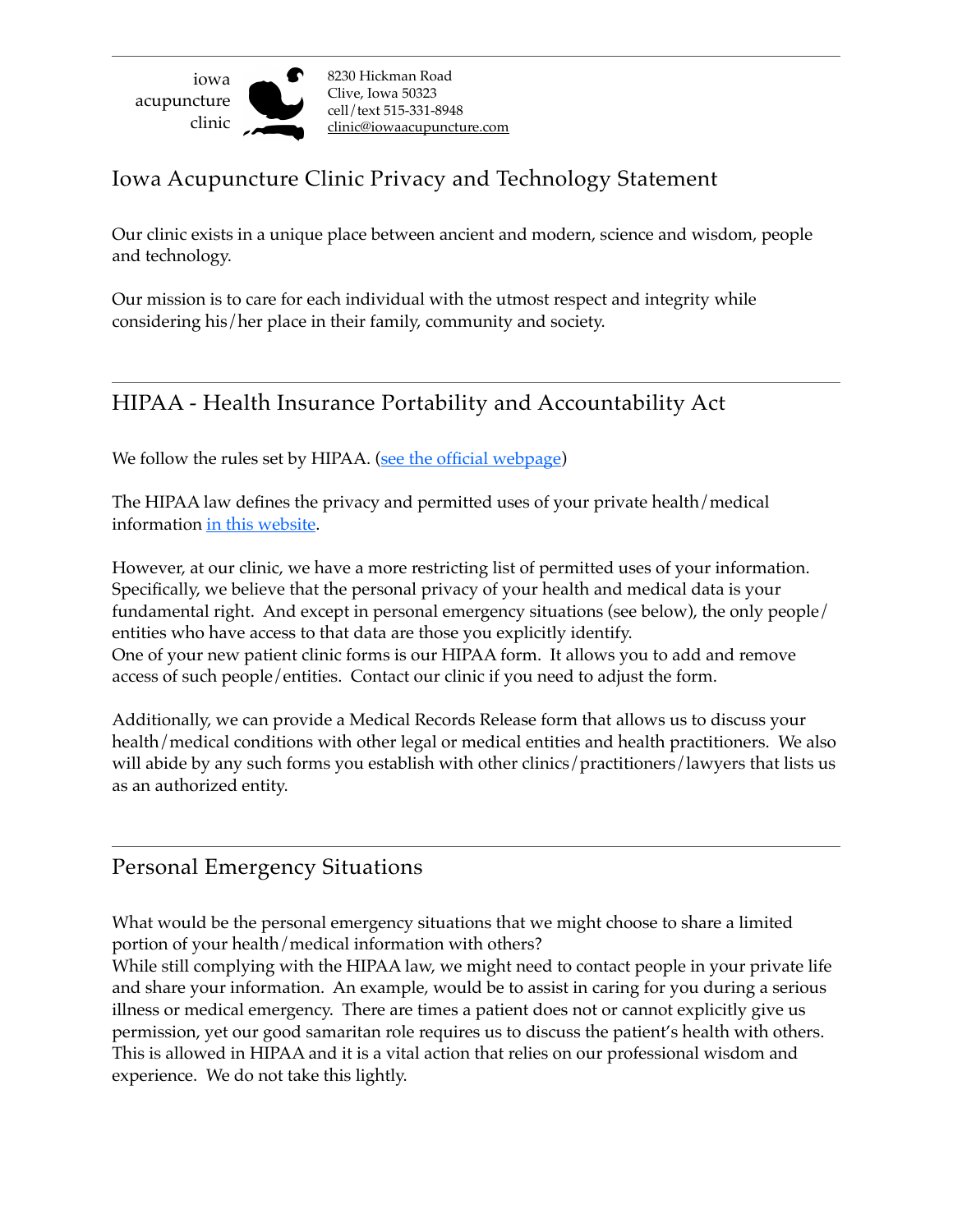# Your Health/Medical Digital Data

In regard to our technology, the Iowa Acupuncture Clinic attempts to fully protect all of the health/medical digital data that we maintain on each customer/patient. We believe we should exceed the privacy guaranteed by HIPAA, so we have never kept any of our patient medical/ health information on any online or cloud systems. In fact, until 2020, we never used anything other than paper and physical charts.

Of course, there are Electronic Medical Record systems available that follow the HIPAA guidelines, but they are not enough protection for true privacy. We believe that your health information is solely yours and we will only share it with those who you explicitly request.

# Customer/Patient Contact Via Phone, Texting and Emails.

Since abandoning our landline in 2020, we conduct clinic phone and texting business via Verizon cellular and Apple devices. The clinic emails are processed thru a Hostgator mail server. All of your information is handled in compliance with HIPAA rules.

#### Square: Customer/Patient Contacts and Payment Processing System

We use the online Square platform for handling our credit card processing, the clinic scheduling and patient communication. Square is not an Electronic Medical Records company. The only information that Square has access to is your contact information, your visit schedule and your payment transactions history at our clinic. None of your health information is ever uploaded to Square. We utilize Square for customer/patient communications such as scheduling, question & answers, and other clinic business. We also use Square for clinic marketing thru texts and emails.

#### Telemedicine.

Telemedicine/Telehealth is defined as any delivery of medicine and patient care over a distance via some form of communication. It refers to any communication between patient and care provider for any health/medical reason. Even a simple question via phone call or text is considered Telemedicine/Telehealth. ([See this useful online discussion\)](https://www.aafp.org/news/media-center/kits/telemedicine-and-telehealth.html).

Please realize that the Iowa Acupuncture Clinic follows all HIPPA and privacy considerations whenever we communicate with our patients, no matter the technology.